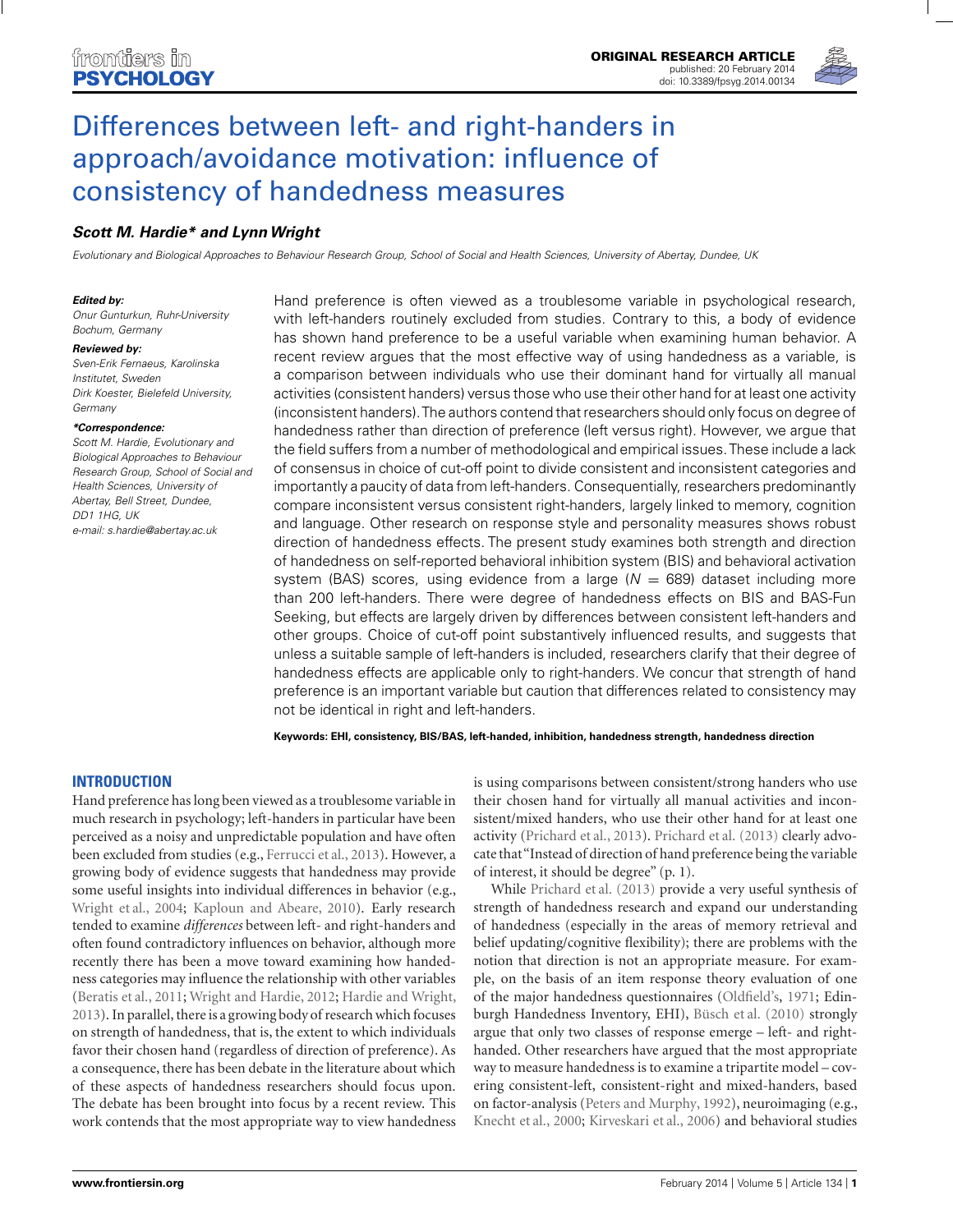[\(Kaploun and Abeare, 2010\)](#page-8-0). Finally, recent work in this area combines both direction and degree; [Lyle et al.](#page-8-0) [\(2012a\)](#page-8-0) found differences between consistency groups within handedness categories. This is potentially the most effective way of understanding the influence of handedness on behavior, and may be seen as a "gold standard" for future work, but such studies remain rare.

In order for degree of handedness to be considered as a valid variable, there is a need to examine the empirical and conceptual basis for this measure. After conducting a review of the methodology and theoretical stance of the authors of more than 30 articles using consistency of handedness as a variable, four major issues were identified. The first two are issues which are important for the field to debate and come to a consensus over, and are noted here simply in order to stimulate debate, while the second two issues will be empirically examined.

Firstly, the use of the EHI as a measure of handedness may be criticized. [Oldfield](#page-9-0)'s, [\(1971](#page-9-0)) EHI is a self-report measure and respondents answer questions regarding their preference to use a chosen hand "always" "mostly" or to use "either" hand on 10 manual tasks (e.g., writing, throwing). Scores are converted into a Laterality Quotient ranging from −100 (complete left-hand preference) through 0 (no preference) to  $+100$  (complete right-hand preference). This instrument has been extensively evaluated since its' inception [\(Bryden](#page-7-0), [1977](#page-7-0); [Williams](#page-9-0), [1986](#page-9-0); [Dragovic](#page-8-0), [2004](#page-8-0)), high[lighting problems with the original scoring system \(](#page-8-0)Fazio et al., [2012](#page-8-0)) which can lead to errors, as well as issues with the structure of the questionnaire itself [\(Dragovic](#page-8-0), [2004\)](#page-8-0). Recently, [Milenkovic and Dragovic](#page-8-0) [\(2013\)](#page-8-0) proposed that a seven-item version was superior to the original 10-item version, although [Veale](#page-9-0) [\(2014](#page-9-0)) disputes this, instead offering her own four-item version. The crux of this debate is that some items may cause considerable measurement error, and that the 10-item version may lead to an o[verestimation of the proportion of mixed-handers \(](#page-8-0)Dragovic et al., [2008;](#page-8-0) [Büsch et al.](#page-7-0), [2010\)](#page-7-0). The field needs to address these problems and agree on a standardized way to measure hand preference strength, before an accurate assessment of findings can be made.

Secondly, the use of a split to divide a potentially continuous variable (in this case, strength of handedness) into discrete categories has been criticized for at least the last 30 years [\(Cohen,](#page-8-0) [1983;](#page-8-0) [Streiner](#page-9-0), [2002;](#page-9-0) [Irwin and McClelland, 2003\).](#page-8-0) MacCallum et al. [\(2002\)](#page-8-0), for example, argue that it can result in a loss of analytic[al](#page-8-0) [power](#page-8-0) [or](#page-8-0) [may](#page-8-0) [create](#page-8-0) [falsely](#page-8-0) [significant](#page-8-0) [results.](#page-8-0) DeCoster et al. [\(2009\)](#page-8-0) specifically examined the use of dichotomization of samples in psychological research, contacting a number of researchers to establish their rationale for this. The researchers followed this up with Monte Carlo simulations and conclude that continuous variables outperformed dichotomized versions in the majority, but not all of the cases. They produced criteria for dichotomising samples, but it should be noted that the emphasis was on the use of data to support the categorization process. This poses a question for researchers, if dichotomization is being used, should it be done on a seemingly artificial basis (median of hand strength), or should it rely on a split based on underlying latent classes (such as left versus right – [Büsch et al.](#page-7-0), [2010](#page-7-0))? Another option might be to use the mean score in each sample and convert the preference scores into stanines, and use stanine-5 exclusion to split the sample. This type of split is used in some areas of psychology (e.g., [Moritz et al.,](#page-9-0) [2006](#page-9-0)[\) and may be worthy of examination. Alternatively,](#page-8-0) DeCoster et al. [\(2009](#page-8-0)) suggest that extreme group analysis (i.e., selectively recruiting participants from the extremes) is a viable strategy, so perhaps this might be a useful way of testing consistency? The use of a median split for dichotomization needs to be more strongly justified by researchers, perhaps using [DeCoster et al.](#page-8-0) [\(2011\)](#page-8-0) recommendations.

Assuming that handedness should be examined using a noncontinuous categorization, the third issue relates to the choice of the cut-off point to divide populations into consistent versus inconsistent handers (IH). The majority of studies use a notional median value of 80 on the EHI to split their groups into consistent and inconsistent (e.g., [Christman and Butler](#page-7-0)[,](#page-8-0) [2011](#page-7-0)[;](#page-8-0) Lyle and Orsborn, [2011](#page-8-0); [Dollfus et al.](#page-8-0), [2012](#page-8-0); [Westfall et al.](#page-9-0), [2012\)](#page-9-0), but it is not clear whether this median value is consistently found within individual samples. It is not common practice in many of these studies to publish their own median values, making the validity of a median split at 80 questionable. Even if the median value is established, there are additional problems with a lack of consistency in how to operationalize the split itself. For example, there are times when the consistency group is defined as scoring above the propo[sed median, i.e., 85 or above](#page-8-0) [\(Propper et al.](#page-9-0)[,](#page-8-0) [2005](#page-9-0)[;](#page-8-0) Christman et al., [2009](#page-8-0); [Jasper et al., 2009\)](#page-8-0). There are other times when it is defined as scoring at the median and above, i.e., 80 or above [\(Christman et al.](#page-7-0), [2006](#page-7-0); [Lyle and Grillo](#page-8-0), [2014](#page-8-0)), or occasionally at some other figure such as 95 or above (e.g., [Lyle et al., 2008](#page-8-0)). This lack of consistency across studies makes it difficult to directly compare findings and also suggests that *choice of cut-off* may influence results.

The final, and arguably the most important issue relates to how left-handers fit into this area of research. As a group, lefthanders present a challenge to researchers, as they are generally less strongly lateralized than right-handers [\(Oldfield, 1971\)](#page-9-0) and are relatively scarce, comprising approximately 10% of the general population [\(Ellis et al., 1988](#page-8-0)). Even more problematic, is that consistent or strongly lateralized (EHI  $< -80$ ) left-handers make up only 2–3% of all individuals [\(Prichard et al., 2013](#page-9-0)). This makes them an extremely difficult group of participants to recruit, and only a few of the many studies of degree of handedness have been able to recruit a sufficient number of strong left-handers to be able to examine them as a group. As noted by [Prichard et al.](#page-9-0) [\(2013\)](#page-9-0) this means that the vast majority of this research predominantly compares inconsistent versus consistent groups largely, or exclusively, made up of right-handers (for an exception, see [Lyle et al., 2012b](#page-8-0)). This conflicts with much of the literature which states their findings in terms of consistent versus IH, without making the rightward bias clear in terms of the narrative used in title, introduction and discussion (e.g., [Niebauer](#page-9-0), [2004;](#page-9-0) [Westfall et al., 2010](#page-9-0); [Rose and Nagel,](#page-9-0) [2012](#page-9-0)). By failing to have enough data on strong left-handers, researchers are not in a sufficiently robust position to be able to say whether they are definitely the same as, or different from, strong right-handers. To clarify this, it is suggested that the field states clearly when the comparison group is predominantly made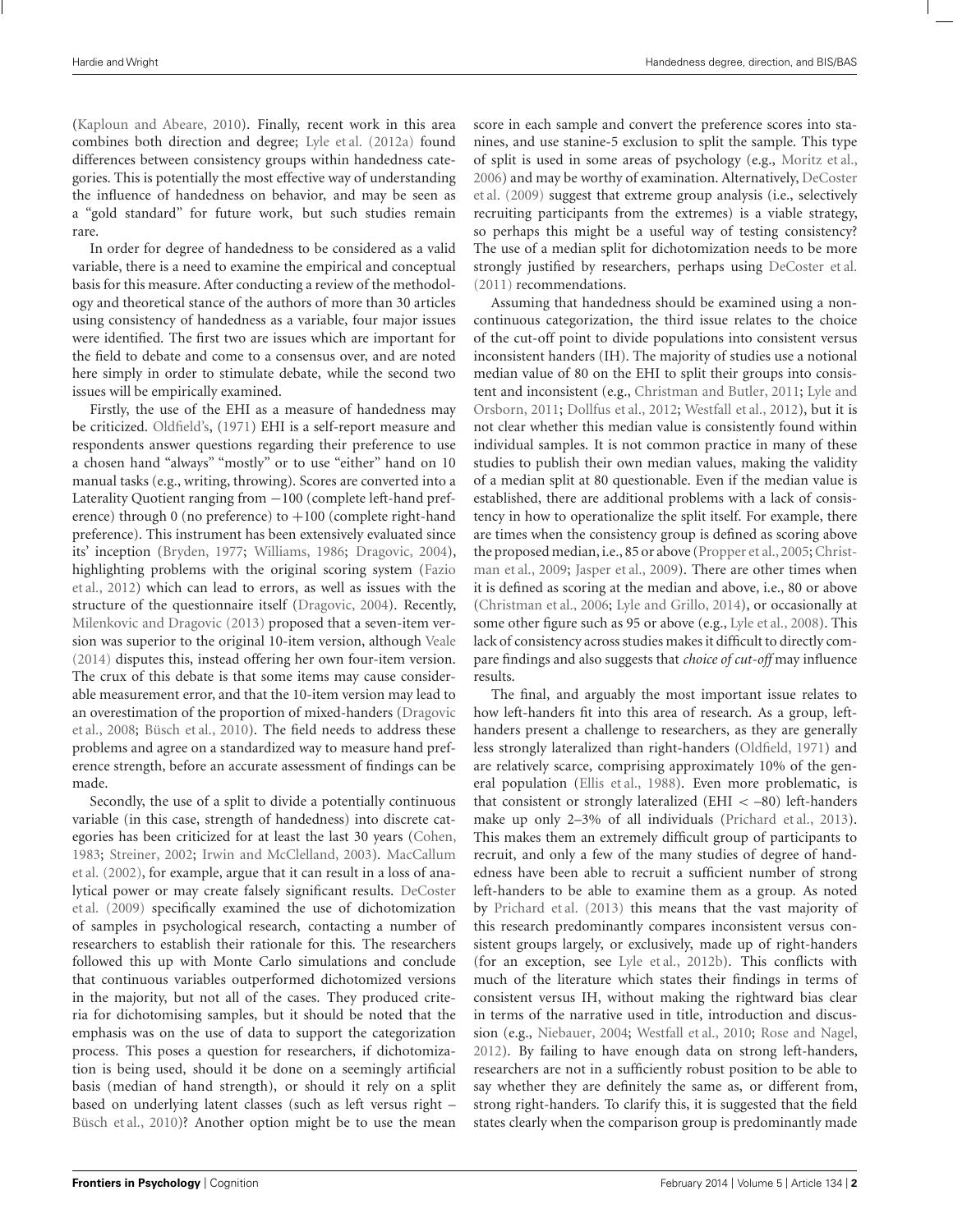up of right-handers only (for an example of this approach, see [Christman](#page-7-0), [2013](#page-7-0)).

The current study seeks to examine the issues of cut-off point choice and a lack of empirical data from left-handers, in light of [Prichard et al.'](#page-9-0)s [\(2013\)](#page-9-0) review and their strong assertion that direction of handedness is a "more powerful and appropriate way to classify handedness than the traditional one based on direction (right versus left)" (p. 1). Arguably this assertion is premature, particularly due to a lack of data from consistent left (CL)-handers, and that the studies thus far suffer from a lack of agreement in terms of the cut-off points used to test consistency effects. Consequentially, there is one main research question that requires answering: does strength of handedness influence leftand right-handers in the same way?

In order to do this, the present research examines the influence that strength of handedness has on a dataset which has a relatively large  $(N = 202)$  number of left-handers, seeking to understand the potential relationship both strength and direction may have on findings. As noted previously, recent work on degree of handedness has been extensively linked to areas of cognition such as memory. The present study extends this into an area of personality, focusing on the relationship between handedness and motivation measured by the behavioral inhibition system (BIS) and behavioral activation system (BAS) scales of [Carver and White](#page-7-0) [\(1994](#page-7-0)). The BIS/BAS scales are a self-report measure of the revised reinforcement sensitivity theory of personality (rRST; [Gray and McNaughton, 2000](#page-8-0)). Briefly, this theory postulates that behavior is broadly influenced by three interacting systems; the BAS which motivates approach, reward and impulsivity; the fight-flight-freeze system (FFFS) which relates to fear of a negative outcome, punishment and withdrawal; and the BIS which resolves conflict within or between the other two systems (see [Corr and McNaughton](#page-8-0), [2008](#page-8-0) for details). Prior studies have linked the right-hemisphere to behavioral inhibition and behavioral avoidance (e.g., [Davidson,](#page-8-0) [1985,](#page-8-0) [1995,](#page-8-0) [1998](#page-8-0)), with [Sutton and Davidson](#page-9-0) [\(1997\)](#page-9-0) describing the left hemisphere as corresponding to approach behavior and the right hemisphere to avoidance behavior. For example, [Shackman et al.](#page-9-0) [\(2009](#page-9-0)) have shown that individuals reporting themselves as behaviorally inhibited have an increased resting activity within their right dorsolateral prefrontal cortex. Other work links the right-hemisphere to infants' temperamental shyness, anxiety, and behavioral inhibition [\(Schmidt et al.](#page-9-0), [1999;](#page-9-0) [Fox et al.](#page-8-0), [2001\)](#page-8-0). Added to this are animal studies linking lefthand preference to delays in exploratory and investigative behavior [\(Hopkins and Bennett, 1994](#page-8-0); [Cameron and Rogers, 1999](#page-7-0)). There is evidence to suggest that measurements of lateral preferences are indicators of hemispheric preferences [\(Kinsbourne, 1997;](#page-8-0) [Jackson](#page-8-0), [2008](#page-8-0)), with the lateral preference indicative of a preference for the contralateral hemisphere. Previous work in this area [\(Wright et al.](#page-9-0), [2009\)](#page-9-0) found hand direction differences, but the evidence has yet to be examined in terms of strength of handedness.

The current study seeks to investigate whether strength of handedness influences left- and right-handers in the same way, in terms of their relationship to BIS/BAS variables. This will be investigated empirically in two ways:

- (1) Systematically examining the influence of cut-off points on strength of handedness findings. This will be done by comparing the dataset using a range of cut-off points derived from both the literature and the data itself.
- (2) Examining how strength of handedness relates to other variables? This will use regression to examine whether the relationship between variables is the same for both handedness groups.

# **MATERIALS AND METHODS**

# **PARTICIPANTS**

Six hundred and eighty-nine participants took part in this study, 272 were male and 417 were female. The majority  $(N = 502)$ were in the 18–29 year category, comprising 76% of males and 71% of females. Two hundred and two were left-handed, 481 were right-handed, and the remaining six had no overall preference.

#### **MEASURES**

Demographics including gender and age category (18–29, 30–39, 40–49, 50–59, 60–69, and 70 + years) were collected. The EHI [\(Oldfield, 1971](#page-9-0)) was used to measure strength and direction of handedness, where participants were asked to indicate which hand they would normally use in each of ten tasks. Choices were Left Always, Left Mostly, Either, Right Mostly, Right Always, and as in previous work [\(Hardie and Wright, 2013\)](#page-8-0) these were scored as  $-10$ ,  $-5$ , 0, 5, and 10, respectively. Totaling this up yielded a score ranging from −100 (completely left-handed) to +100 [\(completely](#page-7-0) [right-han](#page-7-0)ded).

Carver and White's [\(1994\)](#page-7-0) BIS/BAS scale was used to measure self-reported BIS, BAS and FFFS scores. This instrument has 20 items sub-divided into four categories. Three scales measure BAS – Reward Responsiveness (e.g., "It would excite me to win a contest"), Fun Seeking (e.g., "I often act on the spur of the moment") and Drive (e.g., "I go out of my way to get things I want". Originally only a single category measured BIS sensitivity (e.g., "Criticism, or scolding hurts me quite a bit") but this has subsequently been subdivided into FFFS (questions 2 and 22) and BIS scales (remaining five BIS questions) based on previous work [\(Corr and McNaughton, 2008;](#page-8-0) [Hardie and Wright](#page-8-0), [2013](#page-8-0)). In all cases, questions were answered as one of four options, ranging from "Very false for me" to "Very true for me" and scored as per [Carver and White](#page-7-0) [\(1994](#page-7-0)).

### **PROCEDURE**

Participants were recruited from both university and the general public through a sustained campaign of emails, website notices, recruitment at public science centers, and at science fairs over the course of around 12 months. We paid particular attention to the recruitment of left-handers, asking for people who considered themselves to be "left-handed" but we also recruited people more generally and tested all individuals who agreed to participate regardless of hand preference. Testing was carried out via a webbased presentation of the questionnaires, in a randomized order, after participants agreed to participate. The research was approved by the school research ethics committee and abided by the British Psychological Society Code of Human Research Ethics.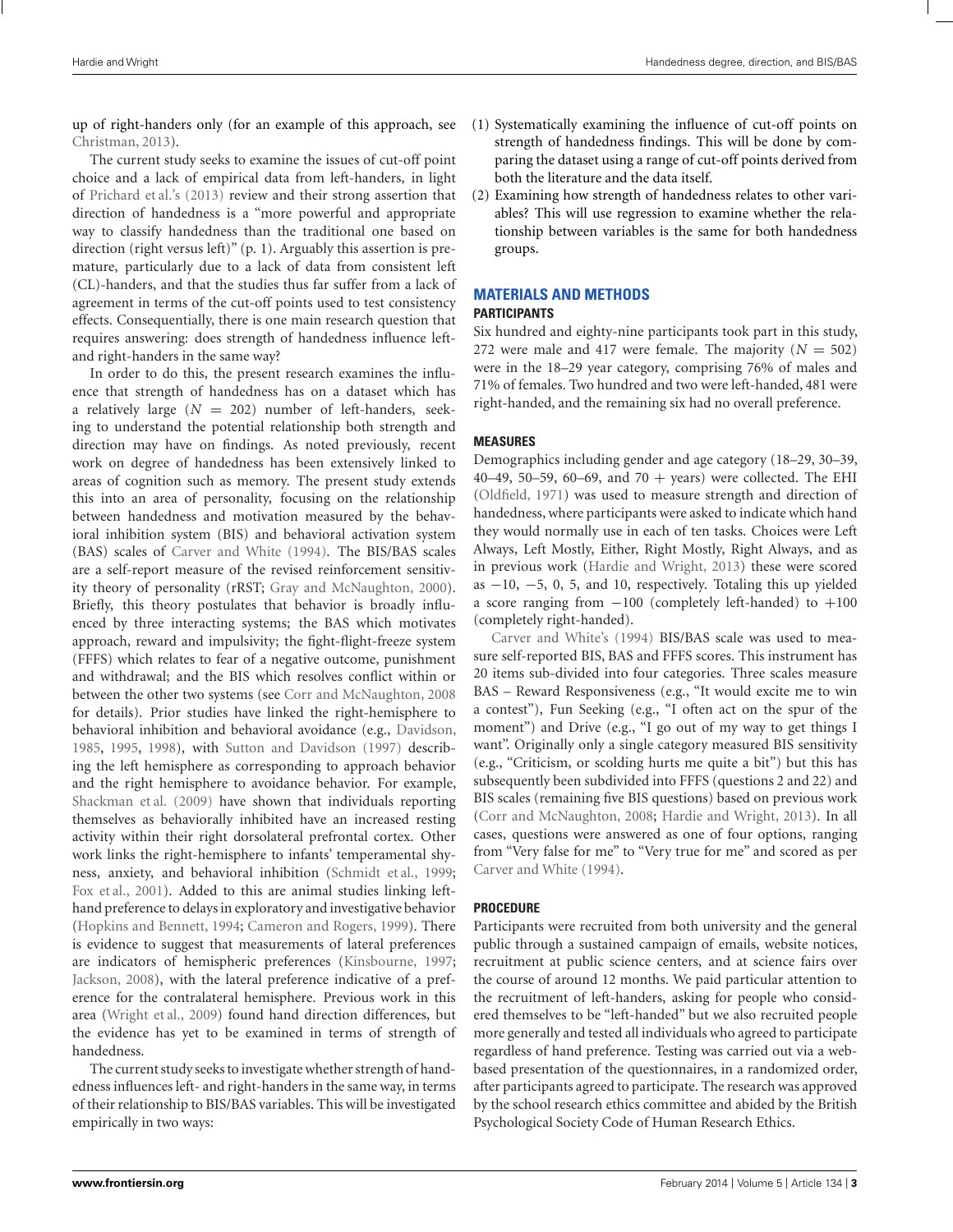#### <span id="page-3-0"></span>**Table 1 | Distribution of EHI scores.**

|                                         | <b>Whole DATA set</b><br>$(N = 689)$<br>60<br>32.43 (64.1) |                       | Absolute strength<br>$(N = 689)$<br>70<br>67.0 (25.8) |                     | Left-handers only<br>$(N = 202)^*$<br>$-65$<br>$-59.0(25.5)$ |                                   | <b>Right-handers only</b><br>$(N = 481)^*$<br>75<br>71.22 (24.1) |                                    |
|-----------------------------------------|------------------------------------------------------------|-----------------------|-------------------------------------------------------|---------------------|--------------------------------------------------------------|-----------------------------------|------------------------------------------------------------------|------------------------------------|
| EHI score median<br>EHI score mean (SD) |                                                            |                       |                                                       |                     |                                                              |                                   |                                                                  |                                    |
|                                         | <b>Male</b><br>$(N = 272)$                                 | Female<br>$(N = 417)$ | Male<br>$(N = 272)$                                   | Female<br>$N = 417$ | Male Left<br>$(N = 86)$                                      | <b>Female Left</b><br>$(N = 116)$ | <b>Male Right</b><br>$(N = 186)$                                 | <b>Female Right</b><br>$(N = 295)$ |
| EHI score median<br>EHI score mean (SD) | 60<br>29.9 (65.5)                                          | 60<br>34.1(63.2)      | 70<br>68.1 (23.0)                                     | 70<br>66.3 (27.4)   | $-65$<br>$-60.5(24.4)$                                       | $-65$<br>$-57.8(26.3)$            | 75<br>71.6 (21.5)                                                | 75<br>71.0 (25.6)                  |

\*Six individuals who had an EHI score of 0 were removed for the left versus right figures.

#### **STATISTICAL ANALYSIS**

Statistical analyses were carried out using SPSS v21. α was set at 0.05. The strength of hand preference scores were initially examined in terms of median scores, compared by direction of hand preference and gender. This was followed by an investigation of the influence of categorization system on measures of BIS/BAS, with all participants being assigned into Consistent/Inconsistent categories based on six separate classification systems with different cut-off points on the EHI. As gender has been shown to influence BIS/BAS scores, it was also included as a factor in all analyses. For each classification scheme the following three analyses were carried out:

Consistent handedness versus inconsistent handedness regardless of direction [ANOVA 2 (Gender) × 2 (Consistency)].

Consistent left (CL, consistent right (CR), and inconsistent (IH) handers [ANOVA 2 (Gender)  $\times$  3 (Consistency)].

Consistent left (CL), inconsistent left (IL), consistent right (CR), and inconsistent right (IR) handers [ANOVA: 2 (Gender)  $\times$  4 (Consistency)].

This was undertaken on BIS, FFFS, BAS-Reward Responsiveness (BAS-RR), BAS-Fun Seeking (BAS-FS), BAS-Drive (BAS-D), as well as a combined BAS score. For the second and third analyses, *post hoc* tests with Bonferroni corrections were calculated where a main effect of consistency was found. Only significant results will be reported.

Handedness was also examined in terms of a regression model, undertaking the following regression analyses:

EHI scores to include directionality and absolute scores to assess general relationship to strength.

Left versus right (as has been used in other studies, such as [Hardie and Wright, 2013](#page-8-0)) where the analyses look at each category separately.

As gender was related to most of these measures, stepwise multiple regressions were used to examine the relationship between handedness and BIS/BAS variables. For each of the analyses, step one was to regress the BIS/BAS measures on gender. In step two, the measures of hand strength were introduced. A significant increase in  $R^2$  when comparing the first to second step would indicate that handedness accounts for variance in BIS/BAS measures over and above those related to gender. If EHI is a significant predictor, then direction of handedness is important, while if absolute is significant then strength is most important. Beta weights provide the basis for examining any relationships. The key data is  $R<sup>2</sup>$  change and individual beta weights for the variables of interest.

#### **RESULTS**

**Table 1** shows that the cut-off for the entire sample is 60, for left-handers only, it is –65 and for right-handers only, it is 75.

| Table 2   Influence of split value used, in terms of number of participants in each category. |  |
|-----------------------------------------------------------------------------------------------|--|
|-----------------------------------------------------------------------------------------------|--|

| <b>Median categorization system</b> | <b>Consistent left-handers</b> | Inconsistent left-handers | <b>Consistent right-handers</b> | Inconsistent right-handers |
|-------------------------------------|--------------------------------|---------------------------|---------------------------------|----------------------------|
| EHI85 (Consistent $\pm$ 85)         | 38 (5.6%)                      | 164                       | 184 (26.9%)                     | 297                        |
| EHI80 (Consistent $\pm$ 80)         | 53 (7.8%)                      | 149                       | 235 (34.4%)                     | 246                        |
| EHI75 (Consistent $\pm$ 75)         | 66 (9.7%)                      | 136                       | 261 (38.2%)                     | 220                        |
| EHI70* (Consistent $\pm$ 70)        | 87 (12.7%)                     | 115                       | 304 (44.5%)                     | 177                        |
| EHI60** (Consistent $\pm$ 60)       | 119 (17.4%)                    | 83                        | 367 (53.7%)                     | 114                        |
| EHI40 (Strong $\pm$ 45)             | 145 (21.2%)                    | 57                        | 395 (57.8%)                     | 86                         |
|                                     |                                |                           |                                 |                            |

\*Based on actual median calculated from absolute strength figures.

\*\*Based on actual median calculated from EHI strength figures.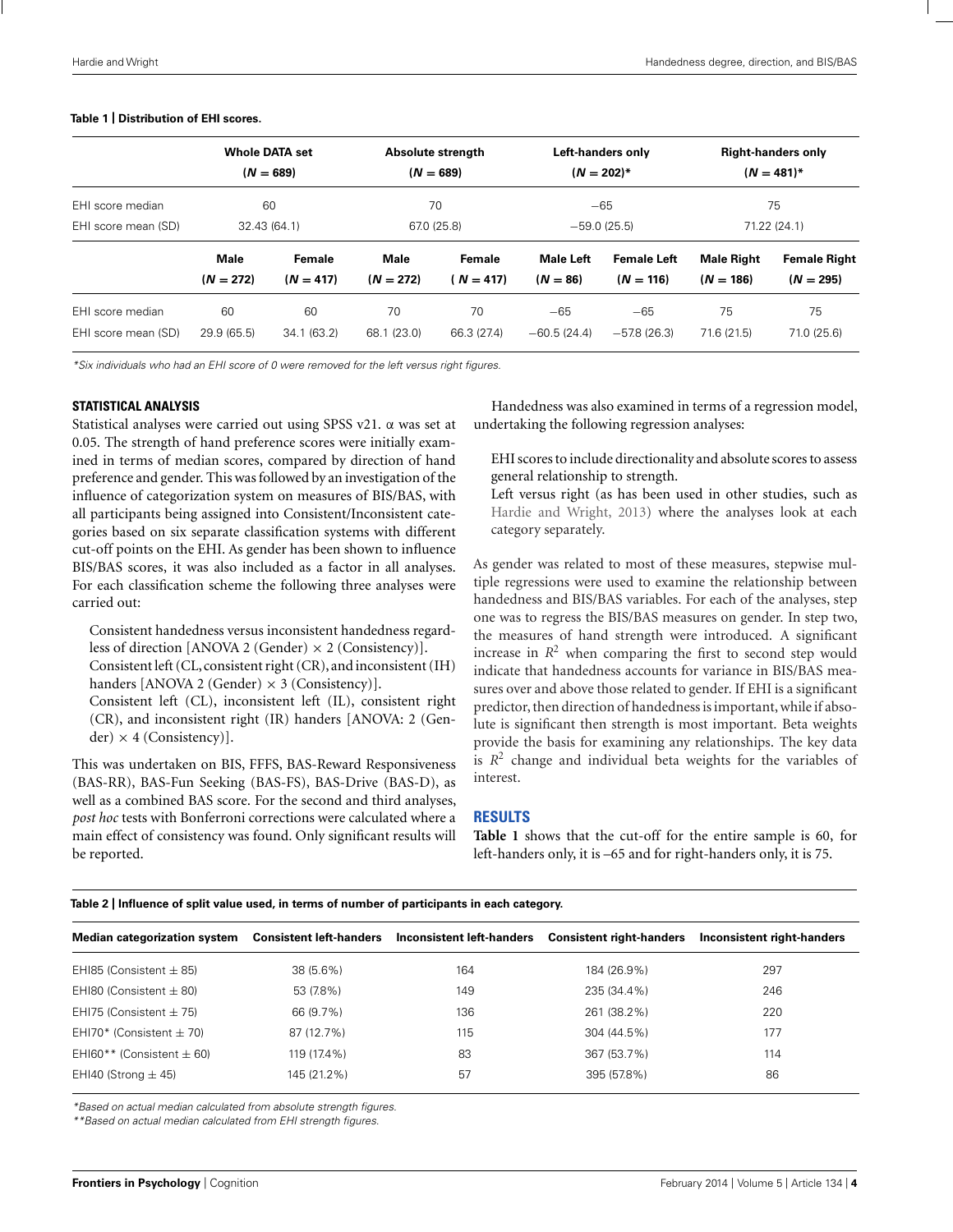#### **EXAMINATION OF THE INFLUENCE OF CATEGORIZATION SYSTEMS**

**[Table 2](#page-3-0)** shows variation within handedness categories depending upon the classification system used. The percentage of the sample categorized as consistent left – ranged from 5.6% of the sample in the most stringent to 21.2% in the loosest classification, and for CR-handers, these ranged from 26.9% (stringent) to 57.8% (loosest).

For all variables (except total BAS) gender was a significant factor. Females were significantly higher on BIS, FFFS and BAS-RR, while males were significantly higher on BAS-D and BAS-FS. All are  $F_{(1,685)} > 4.7$ , with *p* values = 0.035 or lower. There were no interactions between gender and handedness categories. The remaining analyses, therefore, focus on the influence of categorization. There were no main effects using either the EHI60 or EHI40 classifications.

#### **TWO CATEGORY SPLITS: CONSISTENT (CH) VERSUS INCONSISTENT (IH) HANDERS**

**Table 3** shows that CH had a significantly higher FFFS score only when using the EHI85 cut-off point  $[F_{(1,685)} = 12.17, p = 0.001]$ .

**Table 3 |The influence of median split point and handedness categorization system on significant consistency of handedness differences found on the BIS/BAS scales.**

| <b>Scale</b>            | Finding* | <b>EHI85</b><br><b>Split</b> | <b>EHI80</b><br><b>Split</b> | <b>EHI75</b><br><b>Split</b> | <b>EHI70</b><br><b>Split</b> |  |  |
|-------------------------|----------|------------------------------|------------------------------|------------------------------|------------------------------|--|--|
| Two categories          |          |                              |                              |                              |                              |  |  |
| <b>FFFS</b>             | CH > IH  | 0.001                        |                              |                              |                              |  |  |
| <b>BIS</b>              | CH > IH  | 0.006                        | 0.035                        | 0.011                        |                              |  |  |
| <b>BAS-FS</b>           | IH > CH  | 0.009                        | 0.029                        | 0.020                        |                              |  |  |
| <b>Three categories</b> |          |                              |                              |                              |                              |  |  |
| <b>FFFS</b>             | CR > IH  | 0.002                        |                              |                              |                              |  |  |
| <b>BIS</b>              | CL > IH  | 0.001                        | 0.046                        | 0.005                        | 0.014                        |  |  |
|                         | CL > CR  | 0.018                        |                              |                              |                              |  |  |
| <b>BAS-FS</b>           | IH > CL  | 0.005                        | 0.011                        | 0.007                        |                              |  |  |
| <b>BAS-RR</b>           | CL > CR  |                              |                              | 0.037                        | 0.009                        |  |  |
|                         | CL > IH  |                              |                              |                              | 0.046                        |  |  |
| Four categories**       |          |                              |                              |                              |                              |  |  |
| <b>FFFS</b>             | CR > IL  | 0.008                        |                              |                              |                              |  |  |
|                         | CR > IR  | 0.035                        |                              |                              |                              |  |  |
| <b>BIS</b>              | CL > CR  | 0.036                        |                              |                              |                              |  |  |
|                         | CL > IL  | 0.010                        |                              |                              |                              |  |  |
|                         | CL > IR  | 0.001                        | ns                           | 0.007                        | 0.038                        |  |  |
| <b>BAS-FS</b>           | IL > CL  | 0.019                        | 0.028                        | 0.017                        |                              |  |  |
|                         | IR > CL  | 0.013                        | 0.037                        | 0.031                        |                              |  |  |
| <b>BAS-RR</b>           | CL > CR  |                              |                              |                              | 0.019                        |  |  |

\*CH, consistent handers; IH, inconsistent handers; CL, consistent left-handers; CR, consistent right-handers; IL, inconsistent left-handers; IR, inconsistent righthanders.

\*\*Six individuals who had an EHI score of 0 could not be assigned a direction (left or right) and were removed from the four category analyses.

Looking at BIS scores, CH had significantly higher values in the EHI85  $[F_{(1,685)} = 7.73, p = 0.006]$ , EHI80  $[F_{(1,685)} = 4.47$ ,  $p = 0.035$ , and EHI75  $[F_{(1,685)} = 6.49, p = 0.011]$  classifications. IH had a significantly higher value of BAS-FS, and like the BIS scores, these were only significant in EHI85  $[F(1,685) = 6.87]$ ,  $p = 0.009$ , EHI80 [ $F_{(1,685)} = 4.78$ ,  $p = 0.029$ ], and EHI75  $[F(1,685) = 5.46, p = 0.020]$  classifications. There were no other significant effects.

#### **THREE CATEGORY SPLITS: CONSISTENT RIGHT (CR), CONSISTENT LEFT (CL) AND INCONSISTENT (IH) HANDERS**

There was a significant main effect of category on FFFS scores (EHI85),  $F_{(2,683)} = 6.23$ ,  $p = 0.002$ . *Post hoc* analyses revealed that only CR was significantly higher than IH ( $p = 0.002$ ). For BIS, there was an influence of category on differences from EHI85 through to EHI70, all  $F_{(2,683)} > 3.34$ , *p* values = 0.036 or lower. Further analyses showed that CL was significantly different from CR in only the EHI85 system, but differed from IH in all classifications. For BAS-FS, there were main category effects in EHI85, EHI80 and EHI75 –  $F_{(2,683)} > 4.55$ , with *p* values = 0.011 or lower. In all cases, only CL was significantly lower than IH. There was an additional main effect of categorization on BAS-RR, for both EHI75  $[F_{(2,683)} = 3.24, p = 0.040]$  and EHI70  $[F<sub>(2,683)</sub> = 4.44, p = 0.012]$ . In both cases CL were significantly higher than IH, and in EHI70 CL were also significantly higher than CR.

#### **FOUR CATEGORY SPLITS: CONSISTENT RIGHT (CR), CONSISTENT LEFT (CL), INCONSISTENT LEFT (IL) AND INCONSISTENT RIGHT (IR) HANDERS**

Comparing fully across hand direction and consistency categories helps to clarify where differences are arising (**Table 3**). Again the FFFS main effect is linked to the EHI85 classification only,  $F_{(3,675)} = 4.27$ ,  $p = 0.005$  and *post hoc* analyses revealed CR were significantly higher scoring than both IL and IR. The consistent groups did not significantly differ. For BIS, there were significant main effects of classification system from EHI85 through to EHI70, all with  $F_{(3,675)} > 2.66$ , *p* values = 0.047 or lower. In all cases CL were significantly greater than IR, except for EHI80 ( $p = 0.052$ ). For EHI85, CL were also significantly higher in BIS than CR and IL. There were also main effects of classification system on BAS-FS scores for EHI85, EHI80 and EHI75 categories [all  $F_{(3,675)} > 3.13$ ,  $p$  values  $= 0.025$  or lower]. In all three cases, CL were significantly lower than both IL and IR. Finally, for EHI70 there was also a difference in BAS-RR scores,  $F_{(3,675)} = 3.07$ ,  $p = 0.027$ , where only the CL group had significantly higher scores than CR ( $p = 0.019$ ).

# **RELATIONSHIP OF STRENGTH OF HAND PREFERENCE TO OTHER VARIABLES**

As the previous analyses predominantly found differences in BIS and BAS-FS then the following analyses are limited to these.

#### **STRENGTH OF HANDEDNESS**

In step 1 (Gender) the model successfully predicted BIS  $[F(1,688) = 50.22, p < 0.0001, R^2 = 0.07]$  and BAS-FS  $[F(1,688) = 8.24, p = 0.004, R^2 = 0.01]$  and was also the case in step 2 (Gender and Handedness), for both BIS  $[F_{(3,688)} = 19.85,$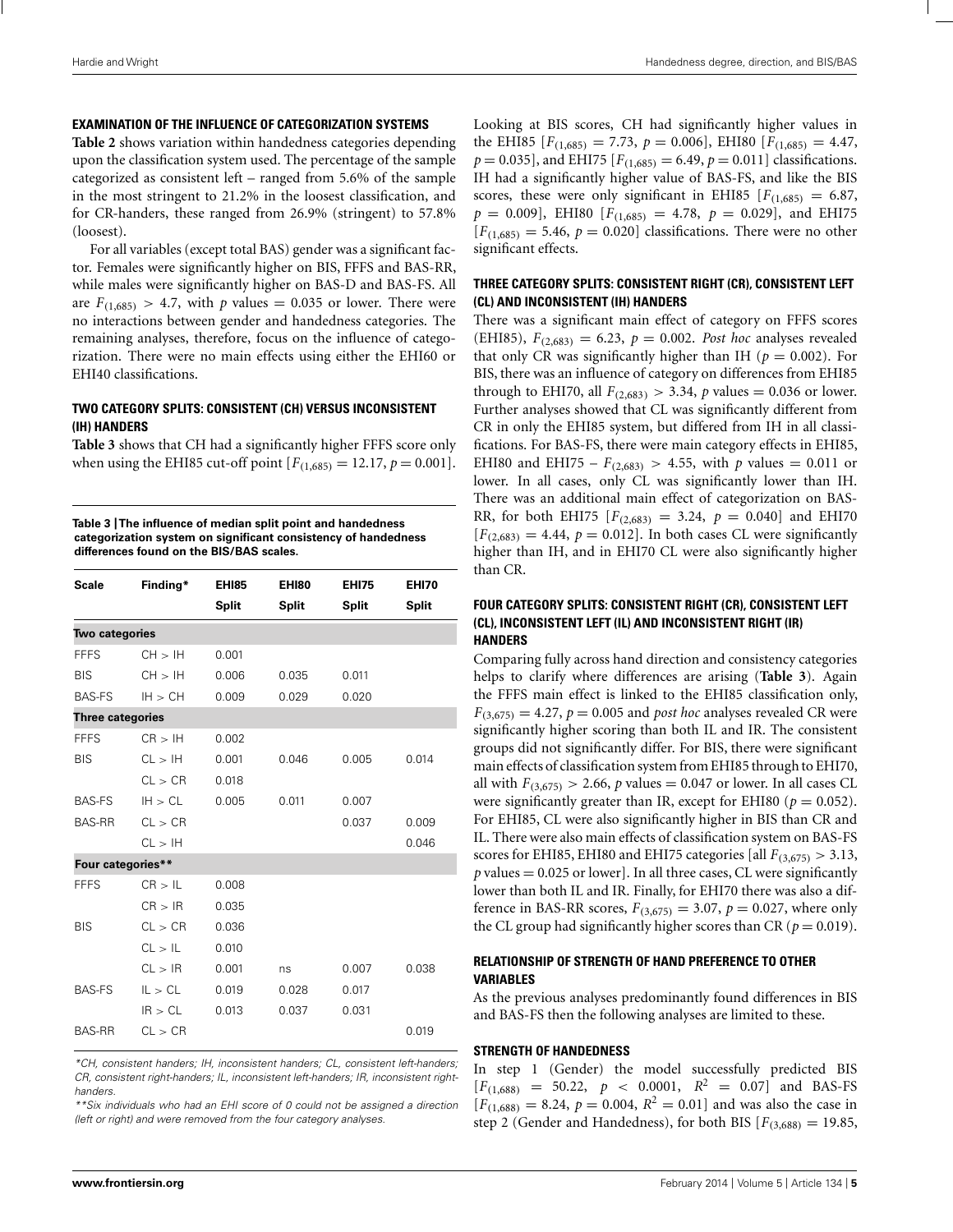$p < 0.0001$ ,  $R^2 = 0.08$ ] and BAS-FS  $[F_{(3,688)} = 4.11, p = 0.007$ ,  $R^2 = 0.02$ . In the case of BIS, the introduction of handedness in Step 2 significantly improved the model,  $F_{(2,685)} = 4.41$ ,  $p = 0.012$ ,  $\Delta R^2 = 0.012$ . Both EHI [ $\beta = -0.088$ ,  $t(688) = -2.26$ ,  $p = 0.024$ ] and absolute strength  $\beta = 0.101$ ,  $t(688) = 2.59$ ,  $p = 0.010$  were significant but weak predictors of BIS. In the case of BAS-FS, handedness failed to significantly improve the model, and absolute strength was not a significant predictor. In general, handedness only explained a very small amount of overall variance.

#### **STRENGTH OF HANDEDNESS FOR EACH CATEGORY**

The sample was divided into left- and right-handers in order to investigate the relationship between BIS-measures and handedness strength separately. In this case, only absolute strength is used, as for each handedness group this is effectively the same figure.

#### *Right-handers (i.e., EHI scores > 0, N* **=** *481)*

Neither BIS nor BAS-FS were significantly correlated with absolute strength. The model successfully predicted BIS in both Step 1  $[F_{(1,480)} = 47.96, p < 0.0001, R^2 = 0.09]$  and Step 2  $[F_{(2,480)} = 24.15, p < 0.0001, R^2 = 0.09]$  but the introduction of strength of handedness in Step 2 did not significantly improve the model. The model failed to successfully predict BAS-FS.

#### *Left-handers (i.e., EHI scores < 0, N* **=** *202)*

BIS significantly correlated with absolute hand strength  $r(202) = 0.140$ ,  $p = 0.024$ , but BAS-FS did not. BIS was successfully predicted in both Step 1  $[F_{(1,201)} = 7.95, p = 0.005,$  $R^2 = 0.04$  and Step 2  $[F_{(2,201)} = 6.44, p = 0.002, R^2 = 0.06]$  and the introduction of strength of handedness in Step 2 significantly improved the model  $F_{(1,199)} = 4.78$ ,  $p = 0.030$ ,  $\Delta R^2 = 0.023$ , with strength of handedness a significant predictor of BIS  $\beta = 0.150$ ,  $t(201) = 2.19$ ,  $p = 0.030$ ]. BAS-FS was also successfully predicted in both Step 1  $[F_{(1,201)} = 5.32, p = 0.022, R^2 = 0.03]$ and Step 2  $[F_{(2,201)} = 3.80, p = 0.024, R^2 = 0.04]$  but introduction of handedness in Step 2 did not significantly improve the model.

#### **DISCUSSION**

The current study did not find a median hand preference score of 80, a value which has been used in most previous studies (e.g., [Christman et al.](#page-7-0), [2008;](#page-7-0) [Westfall et al., 2010](#page-9-0); [Lyle et al., 2012a](#page-8-0)). The present sample comprises a relatively large sample of lefthanders added to a sample of more than 400 right-handers, which yielded a median strength of 60. By taking absolute score (strength regardless of direction) this increases, but even examining only right-handers there is a median of 75. This calls into question the robustness of using a fixed value cut-off point based on a notional median score, and also illustrates the potential confound that may arise when using an actual versus notional median value. Differences in scoring of the EHI may potentially be a factor, as the original scoring system is problematic [\(Fazio et al.](#page-8-0), [2012](#page-8-0)). However, most researchers in the field appear to use a system dividing strength into multiples of 5 ranging from –10 for left-always to +10 for right-always (e.g.,[Christman et al.](#page-7-0), [2008;](#page-7-0) [Lyle et al., 2012a;](#page-8-0) [Hardie and Wright](#page-8-0), [2013\)](#page-8-0), so it is unlikely that scoring differences greatly influenced the current results.

Examining the influence of strength and direction of handedness on measures of [Carver and White'](#page-7-0)s [\(1994](#page-7-0)) BIS/BAS scales demonstrated that consistency of handedness had an influence on several measures. These were mainly related to BIS and BAS-FS which were significantly different across three different split points (EHI85, EHI80, and EHI75), suggesting that these were robust differences. As mentioned above, the current study did not find a median score of 80, so the use of this as a cut-off point may be questioned. When using a notional median of 80, which a major[ity of studies do \(e.g.,](#page-7-0) [Jasper et al., 2008;](#page-8-0) Christman and Butler, [2011](#page-7-0); [Lyle and Orsborn, 2011](#page-8-0); [Westfall et al., 2012\)](#page-9-0), the present study demonstrated some strong differences between CH and IH especially when using an "above median" cut-off of 85 (e.g., [Propper et al., 2005;](#page-9-0) [Jasper et al.](#page-8-0), [2009\)](#page-8-0). For BIS scores, using the three category model (CR, CL, and IR) then CL were higher in BIS than the other two groups, suggesting that this group were strongly influencing the findings. In thefour category classification (additionally splitting IH into IL and IR), CL were again significantly higher in BIS than the other three categories. Therefore, by selectively choosing this cut-off point to determine consistent handers, the current research findings could be interpreted as strongly arguing that consistent left-handers were significantly higher in BIS than other handedness groups and suggests that the i[ncreased behavioral inhibition of left-handers \(e.g.,](#page-9-0) Wright et al., [2009\)](#page-9-0) may be driven by this group. This illustrates that when examined in a sufficient number, consistent left- and right-handers may differ from each other, supporting the contention that in the absence of enough data on left-handers other studies should not automatically assume similarity in behavior.

As expected, it was clear that the choice of cut-off point influenced the extent to which consistency effects on BIS/BAS were shown. This is an important finding, as comparing across other handedness consistency research there is a range of cut-off values for defining the "consistent hander" group, mainly equivalent to EHI85, EHI80, and EHI75 classifications used here. The present work is the first demonstration of the direct effect of choice of how to operationalize the median split point within the same dataset, highlighting the influence and also the need for consensus. A wider examination of the use of median splits across psychology yields a similarly mixed picture. A large proportion of them are largely silent in terms of how a median split is operationalized, for example, indicating that the variable in question was split into two groups based on the median, but not stating what was done with those at the median (e.g., [Rydstedt et al.,](#page-9-0) [2008](#page-9-0); [Tops and Bokshem, 2011;](#page-9-0) [McCullough et al.](#page-8-0), [2012](#page-8-0); Smith et al., [2013](#page-9-0)). It is common practice to have the split at a point scoring above the median [\(St Clair-Thomson and Sykes, 2010](#page-9-0)), and only a few studies indicate what is done with those falling at the median, usually adding them to the "low" group (e.g., [Whaley, 2003](#page-9-0); [Hochwälder](#page-8-0), [2009\)](#page-8-0). If the field were to follow this convention, and assuming that the median of 80 can be justified, then this would equate to a consistency cut-off point of >80 on the EHI. As most handedness researchers use the EHI in a Likert scale format, this would equate to using the EHI85 system from the present study and it is suggested that this may be an appropriate way to create strength of preference categories.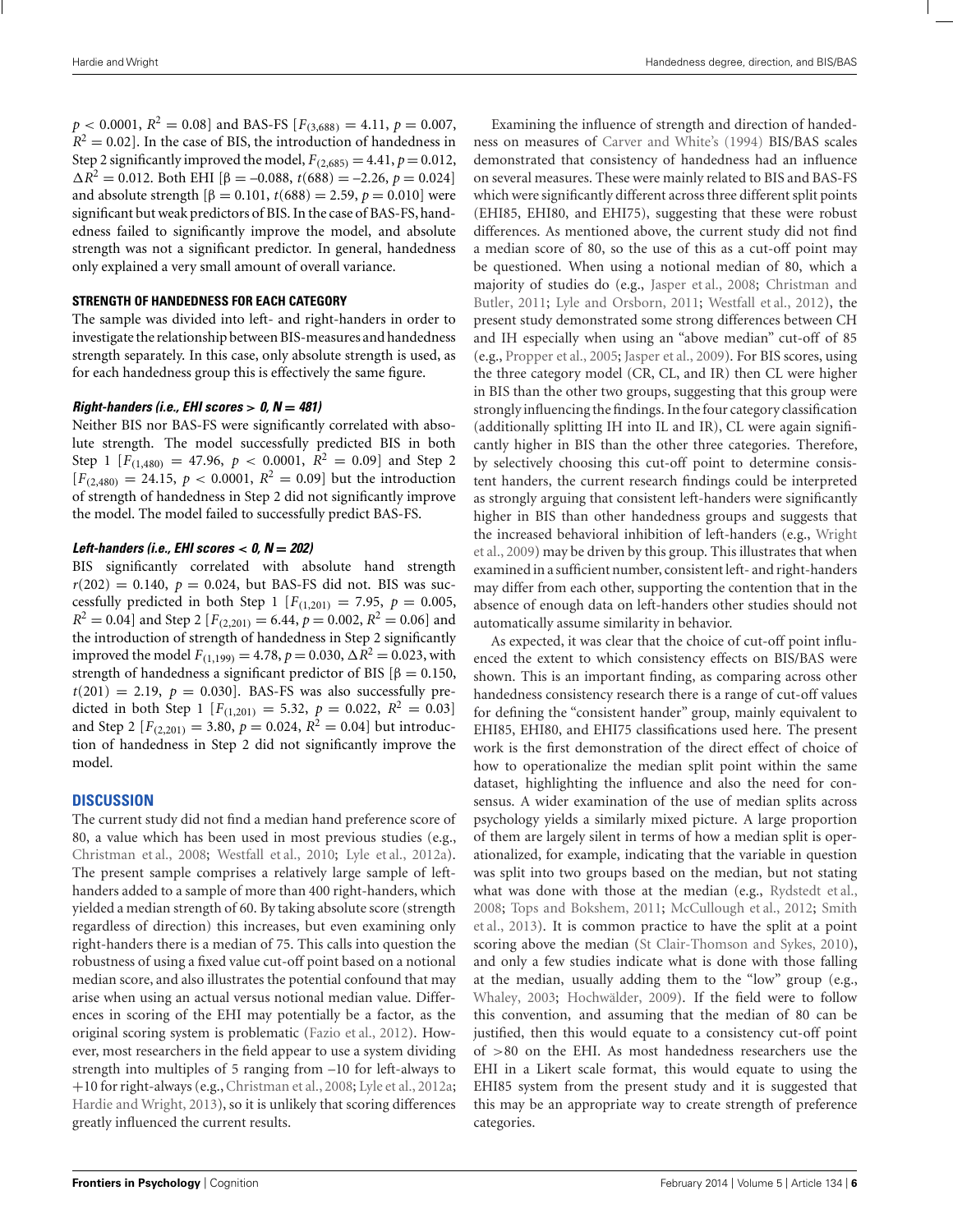Examining direction of handedness influences, only a handful of studies have had a sufficiently large sample of consistent left-handers in order to carry out the "gold standard" analysis of comparing all four groups [\(Lyle et al.](#page-8-0), [2012a,b](#page-8-0); current study). Unfortunately, this means that for the majority of the literature, the position of consistent left-handers is somewhat confused. In some cases they are dropped from analysis as there is "evidence that strong left- and strong right-handers differ from one another..." [\(Christman and Butler, 2011](#page-7-0), p. 18), or that "strongly left-handed differ from both the strongly right- and the mixedhanded, and thus may constitute their own group" [\(Propper et al.,](#page-9-0) [2005,](#page-9-0) p. 754). In other cases they are subsumed because "strong left-handers resemble strong right-handers, with mixed-handers being dist[inct from the other two strongly handed groups" \(](#page-8-0)Christman et al., [2009,](#page-8-0) p. 1184). This ambiguity is clearly demonstrated in [Prichard et al.'](#page-9-0)s [\(2013](#page-9-0), p. 3) comprehensive review, where they argue that researchers should not consider direction, while paradoxically acknowledging that most of the studies in their review "compared ICH with CR-handers." Arguably, the clearest position to take is to conduct the "gold standard" test if at all possible, but should there not be enough left-handers to test for this, to clearly state that the difference is based on mainly CR-handers.

In terms of the handedness related differences it appears that both strength and direction of handedness may both relate to BIS/BAS. A relationship between left-handedness and behavioral inhibition has become quite well established, through behavioral studies [\(Wright et al., 2004](#page-9-0), [2013;](#page-9-0) [Wright and Hardie](#page-9-0), [2011\)](#page-9-0), selfreported m[easures](#page-8-0) [\(Wright et al.](#page-9-0)[,](#page-8-0) [2009](#page-9-0)[;](#page-8-0) [Lyle et al.](#page-8-0), [2012a](#page-8-0); Hardie and Wright, [2013\)](#page-8-0), comparative evidence [\(Cameron and Rogers,](#page-7-0) [1999;](#page-7-0) [Rogers,2009\)](#page-9-0) and models of hemispheric specialization linking the left-hemisphere to avoidance and the right-hemisphere to approach (see [Rutherford and Lindell](#page-9-0), [2011](#page-9-0) for a review). Previous research found that consistent handers showed significantly higher behavioral inhibition than IH, which might be expected (e.g., [Niebauer, 2004;](#page-9-0) [Lyle et al.](#page-8-0), [2012a](#page-8-0)). When the present study examined the findings in terms of a relationship to direction of handedness as well (using EHI85) it clearly demonstrated that high scoring CL-handers have the highest mean BIS scores; that for left-handers regression analysis showed hand-strength was a significantly positive but weak predictor of BIS, and unsurprisingly BIS and hand strength were significantly correlated. Taken together, these findings suggest that for left-handers their relationship with behavioral inhibition links to degree of handedness in a way that is different from right-handers.

BAS-FS differences were also found, although these were in the opposite direction, with IH scoring higher than consistent. This is not surprising, as there is a body of evidence suggesting that IH are less conservative [\(Lyle and Grillo](#page-8-0), [2014](#page-8-0)), more gullible [\(Christman et al., 2008\), more open to non-standard ideas \(](#page-7-0)Barnett and Corballis, [2002](#page-7-0); [Christman](#page-7-0), [2013\)](#page-7-0) and generally more risk aversive [\(Christman et al.](#page-7-0), [2007\)](#page-7-0). Similar to the BIS findings, the main differences were largely driven by the influence of CL-handers being significantly different from all IH, but in this case, not CR-handers. This meant that regression analysis did not significantly differ between right- and left-handed groups. High BAS-FS has been linked to instant gratification and lack of future contemplation [\(Heym and Lawrence](#page-8-0), [2010\)](#page-8-0) and trait impulsivity [\(Smillie et al.](#page-9-0), [2006](#page-9-0)), and fits with behavioral evidence that lefthanders may show an initial response delay when confronted with novelty [\(Wright et al., 2013](#page-9-0)).

Putting this together, the current study shows that left-handers may be different in some aspects of personality, compared to right-handers. The extent to which this can be directly applied to other areas of personality is not currently clear, mainly due to the paucity of data on left-handers. Therefore, the present work will hopefully act as a catalyst for other researchers to collect data from a sufficient number of left-handers, so that future hand preference findings are driven by data, rather than assumptions. What can be generalized to other work is our overall finding that consistent leftand right-handers may not always behave in the same way. This is because it contrasts with other work which argues that direction is not important [\(Prichard et al., 2013\)](#page-9-0), and potentially leaves a question as to how should the field proceed? The recent work of [Lyle et al.](#page-8-0) [\(2012b](#page-8-0)) offers some insight here, as although they found consistent left- and right-handers did not differ in terms of memory accuracy, they did find that left-handers as a group were slower t[o make judgments about memory. In other work](#page-9-0) Propper et al. [\(2007](#page-9-0)) found that consistent left-handers had a different pattern of sleep compared to CR-handers, and [Lyle et al.](#page-8-0) [\(2012a](#page-8-0)) found that CR-handers were more anxious than IH, but for lefthanders consistency did not relate to anxiety. As anxiety is seen as an outward sign of BIS activity [\(Corr and McNaughton, 2008](#page-8-0)) then the finding of [Lyle et al.](#page-8-0) [\(2012a\)](#page-8-0) resonates with the current results, and they give the intriguing possibility that direction may be important for left-handers and that strength may be important for right-handers.

The current research also has direct implications for the main theory for how hand strength may influence behavior. This theory relies upon the notion of an increased access to the righthemisphere for IH (compared to consistent handers), allowing them to better coordinate across both hemispheres, that is, having better interhemispheric interaction [\(Christman et al., 2004;](#page-8-0) [Niebauer](#page-9-0), [2004;](#page-9-0) [Propper et al., 2005;](#page-9-0) [Jasper et al., 2008](#page-8-0)). When taken from the viewpoint of right-handers these arguments are more or less the same, but by adding consistent left-handers to the equation then these become potentially separable issues.

Indeed, for left-handers the right-hemisphere access argument can also be questioned due to anatomical evidence. This suggests that there are structural asymmetries in the central sulcus, where the dorsolateral motor cortex of right-handers is larger in the left-hemisphere, while the opposite is found for left-handers (e.g., [Amunts et al., 2000;](#page-7-0) [Klöppel et al., 2010](#page-8-0)). Additionally, the contralateral motor control arrangement of the primary motor areas of the brain means that left-hand action is la[rgely operationalized via the right-hemisphere \(](#page-8-0)Grabowska et al., [2012\)](#page-8-0), making *increased* right-hemisphere access arguments for mixed-handers untenable for left-handers. Also contrary to the "IH having an increased right-hemisphere access" model is work by [Cherbuin and Brinkman](#page-7-0) [\(2006\)](#page-7-0). Using Poffenberger's Paradigm, they found that for left-handers, increases in hand strength were related to increases in efficiency of interhemispheric interaction and as a group, strong left-handers had the highest accuracy (in letter-matching within and across visual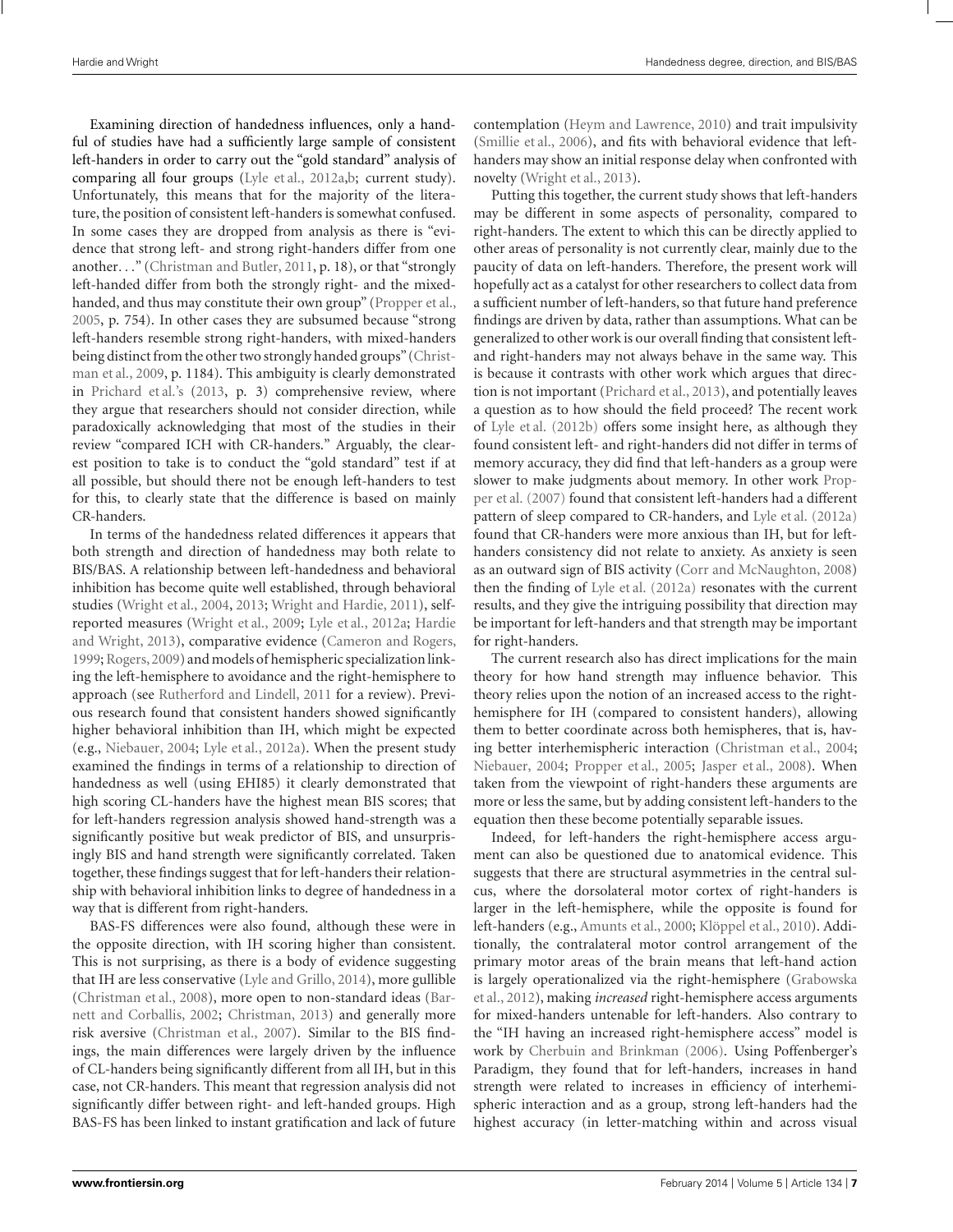<span id="page-7-0"></span>fields), while strong right-handers had the lowest. On the other hand, arguments relating degree of handedness to interhemispheric int[eraction may be important. For example,](#page-9-0) Potter and Graves [\(1988\)](#page-9-0) argued that CR-handers had a poorer interhemispheric transfer performance during a line drawing task when compared with non-right-handers. [Luders et al.](#page-8-0) [\(2010](#page-8-0)) showed a negative association between corpus callosum size and strength of handedness, regardless of direction of handedness. This largely supports the idea that strength of handedness may demonstrate something important about how the hemispheres interact.

However, taking a wider examination of evidence, then it becomes apparent that compared to right-handers, left-handers appear to be more heterogeneous in terms of hemispheric organization and specialization (see [Hervé et al., 2013,](#page-8-0) for a recent review). The assumption of consistent left-handers being similar to strong right-handers in interhemispheric connectivity [is](#page-9-0) [certainly](#page-9-0) [open](#page-9-0) [to](#page-9-0) [debate,](#page-9-0) [for](#page-9-0) [example,](#page-9-0) Westerhausen et al. [\(2004](#page-9-0)) examined the corpus callosum, and found that left-handers had a higher density of fibers, suggesting greater interhemispheric connectivity. Other recent evidence examining motor control in the primary motor cortex, found that left-handers responded differently from right-handers when transcranial magnetic stimulation (TMS) was applied to either the dominant or non-dominant side [\(van den Berg et al.](#page-9-0), [2011](#page-9-0)). Right-handers were more disrupted in the task when the nondominant side was stimulated, but left-handers split into two distinct groups – one more disrupted by non-dominant side stimulation, the other by dominant side. A similar conclusion has recently been drawn by [Lyle et al.](#page-8-0) [\(2012a,](#page-8-0) p. 13) who argue that "consistency-related effects on interhemispheric interaction may not be the same among left-handers as among right-handers." In their review, [Hervé et al.](#page-8-0) [\(2013\)](#page-8-0) make suggestions about future research questions, these include; investigating if left-handers as a group have a different neural organization than right-handers; do left-handers show variation in their intrinsic brain connectivity and how can structural and/or functional asymmetries be related to cognitive functioning in left-handers? Taken together, this suggests that the present theoretical underpinning of degree of handedness differences, while applicable to right-handers may need to be further investigated and/or re-evaluated when considering left-handers.

#### **LIMITATIONS**

The current study has some limitations, including the presentation of questionnaires using a web-based approach. By using this medium, there is the potential problem of participants not responding accurately or honestly. However, while this could occur within the dataset, there is no *a priori* reason to expect that the rate of error would differ according to handedness category, so the main findings should be robust. In addition, although webbased data was collected, the initial recruitment of participants was made before passing on the survey link, meaning that there was some degree of control of the process. It is therefore acknowledged that there will be an element of self-selection in terms of willingness to participate, but again there is no strong reason to believe that this would introduce a bias that would artificially create handedness based results. In order to improve accuracy from self-report questionnaires, future work should include either a pre-existing lie scale or add validity questions, to allow for removal of any clearly invalid responses [\(Fervaha and Remington,](#page-8-0) [2013](#page-8-0)). Finally, the regression results suggest that overall; strength of handedness is a very weak predictor of personality, while direction of handedness seems to demonstrate robust differences between left- and right-handers. This suggests the need for a much wider investigation of the validity of strength of handedness as a predictor.

#### **CONCLUSION**

The present study reinforces the view that consistent left- and right-handers do not always behave in the same way. The clear implication is that researchers need to gather sufficient data on consistent left-handers in order to delineate where behavior either converges with, or diverges from, right-handers. It also highlights the need for the handedness research community to be able to robustly defend the dichotomization of hand consistency on the basis of a strong theoretical and empirical evidence base, including an agreed split-point.

#### **REFERENCES**

- Amunts, K., Jancke, L., Mohlberg, H., Steinmetz, H., and Zilles, K. (2000). Interhemispheric asymmetry of the human motor cortex related to handedness and gender. *Neuropsychologia* 38, 304–312. doi: 10.1016/S0028-3932(99) 00075-5
- Barnett, K. J., and Corballis, M. C. (2002). Ambidexterity and magical ideation. *Laterality* 7, 75–84. doi: 10.1080/13576500143000131
- Beratis, I. N., Rabavilas, A. D., Papadimitriou, G. N., and Papageorgiou, C. (2011). Eysenck's model of personality and psychopathological components in rightand left-handers. *Pers. Individ. Differ.* 50, 1267–1272. doi: 10.1016/j.paid.2010. 10.033
- Bryden, M. P. (1977). Measuring handedness with questionnaires. *Neuropsychologia* 15, 617–624. doi: 10.1016/0028-3932(77)90067-7
- Büsch, D., Hagemann, N., and Bender, N. (2010). The dimensionality of the Edinburgh handedness inventory: an analysis with models of the item response theory. *Laterality* 15, 610–628. doi: 10.1080/13576500903081806
- Cameron, R., and Rogers, J. L. (1999). Hand preference of the common marmoset (*Callithrix jacchus*): problem solving and responses in a novel setting. *J. Comp. Psychol.* 113, 149–157. doi: 10.1037/0735-7036.113.2.149
- Carver, C. S., and White, T. L. (1994). Behavioral inhibition, behavioral activation, and affective responses to impending reward and punishment: the BIS/BAS scales. *J. Pers. Soc. Psychol.* 67, 319–333. doi: 10.1037/0022-3514.67.2.319
- Cherbuin, N., and Brinkman, C. (2006). Hemispheric interactions are different in left-handed individuals. *Neuropsychology* 20, 700–707. doi: 10.1037/0894- 4105.20.6.700
- Christman, S. D. (2013). Handedness and "earedness": strong right-handers are less likely to prefer obscure musical genres. *Psychol. Music* 41, 89–96. doi: 10.1177/0305735611415751
- Christman, S. D., and Butler, M. (2011). Mixed-handedness advantages in episodic memory obtained under conditions of intentional learning extend to incidental learning. *Brain Cogn.* 77, 17–22. doi: 10.1016/j.bandc.2011.07.003
- Christman, S. D., Henning, B., Geers, A. L., Propper, R. E., and Niebauer, C. L. (2008). Mixed-handed persons are more easily persuaded and are more gullible: interhemispheric interaction and belief updating. *Laterality* 13, 403–426. doi: 10.1080/13576500802079646
- Christman, S. D., Jasper, J. D., Sontam, V., and Cooil, B. (2007). Individual differences in risk perception versus risk taking: handedness and interhemispheric interaction. *Brain Cogn.* 63, 51–58. doi: 10.1016/j.bandc.2006.08.001
- Christman,S. D., Propper, R. E., and Brown, T. J. (2006). Increased interhemispheric interaction is associated with earlier offset of childhood amnesia. *Neuropsychology* 20, 336–345. doi: 10.1037/0894-4105.20.3.336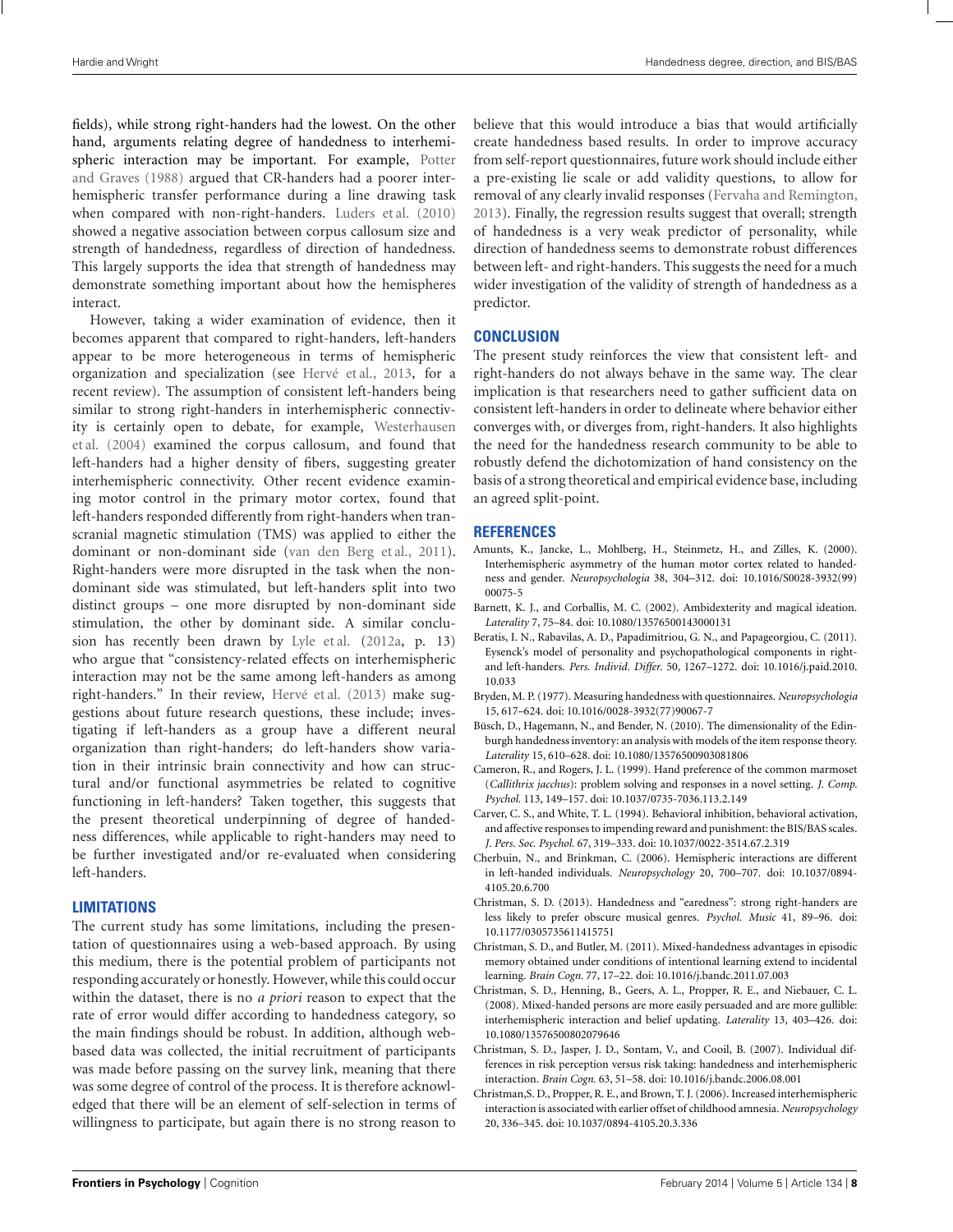- <span id="page-8-0"></span>Christman, S. D., Propper, R. E., and Dion, A. (2004). Increased interhemispheric interaction is associated with decreased false memories in a verbal converging semantic associates paradigm. *Brain Cogn.* 56, 313–319. doi: 10.1016/j.bandc.2004.08.005
- Christman, S. D., Sontam, V., and Jasper, J. D. (2009). Individual differences in ambiguous figure perception: degree of handedness and interhemispheric interaction. *Perception* 38, 1183–1198. doi: 10.1068/p6131
- Cohen, J. (1983). The cost of dichotimization. *Appl. Psychol. Meas.* 7, 426–443. doi: 10.1177/014662168300700301
- Corr, P. J., and McNaughton, N. (2008). "Reinforcement sensitivity theory and personality," in *The Reinforcement Sensitivity Theory of Personality*, ed. P. J. Corr (Cambridge: Cambridge University Press), 155–187. doi: 10.1017/CBO9780511819384.006
- Davidson, R. J. (1985). "Affect, cognition, and hemispheric specialization," in *Emotions, Cognition, and Behavior*, eds C. E. Izard and J. Kagan (New York: Cambridge University Press), 320–365.
- Davidson, R. J. (1995). "Cerebral asymmetry, emotion and affective style," in *Brain Asymmetry*, eds R. J. Davidson and Hugdahl K. (Cambridge, MA: MIT Press), 361–387.
- Davidson, R. J. (1998). Affective style and affective disorders: perspectives from affective neuroscience. *Cogn. Emot.* 12, 307–330. doi: 10.1080/026999398379628
- DeCoster, J., Gallucci, M., and Iselin, A. R. (2011). Best practices for using median splits, artificial categorization, and their continuous alternatives. *J. Exp. Psychopathol.* 2, 197–209. doi: 10.5127/jep.008310
- DeCoster, J., Iselin, A. R., and Gallucci, M. (2009). A conceptual and empirical examination of justifications for dichotomization. *Psychol. Methods* 14, 349–366. doi: 10.1037/a0016956
- Dollfus, S., Alary, A., Razafimandimby, A., Prelipceanu, D., Rybakowski, J. K., Davidson, M., et al. (2012). Familial sinistrality and handedness in patients with first episode schizophrenia: the EUFEST study. *Laterality* 17, 217–224. doi: 10.1080/1357650X.2011.558510
- Dragovic, M. (2004). Towards an improved measure of the Edinburgh Handedness Inventory: a one−factor congeneric measurement model using confirmatory factor analysis. *Laterality* 9, 411–419. doi: 10.1080/13576500342000248
- Dragovic, M., Milenkovic, S., and Hammond, G. (2008). The distribution of hand preference is discrete: a taxometric examination. *Br. J. Psychol.* 99, 445–459. doi: 10.1348/000712608X304450
- Ellis, S. J., Ellis, P. J., and Marshall, E. (1988). Hand preference in a normal population. *Cortex* 24, 157–163. doi: 10.1016/S0010-9452(88)80025-X
- Fazio, R., Coenen, C., and Denney, R. L. (2012). The original instructions for the Edinburgh Handedness Inventory are misunderstood by a majority of participants. *Laterality* 17, 70–77. doi: 10.1080/1357650X.2010.532801
- Ferrucci, R., Brunoni, A. R., Parazzini, M., Vergari, M., Rossi, E., Fumagalli, M., et al. (2013). Modulating human procedural learning by cerebellar transcranial direct current stimulation. *Cerebellum* 12, 485–492. doi: 10.1007/s12311-012- 0436-9
- Fervaha, G., and Remington, G. (2013). Invalid responding in questionnaire-based research: implications for the study of schizotypy. *Psychol. Assess.* 25, 1355–1360. doi: 10.1037/a0033520
- Fox, N. A., Henderson, H. A., Rubin, K. H., Calkins, S. D., and Schmidt, L. A. (2001). Continuity and discontinuity of behavioural inhibition and exuberance: psychophysiological and behavioural influences across the first four years of life. *Child Dev.* 72, 1–21. doi: 10.1111/1467-8624.00262
- Grabowska, A., Gut, M., Binder, M., Forsberg, L., Rymarczyk, K., and Urbanik, A. (2012). Switching handedness: fMRI study of hand motor control in righthanders, left-handers and converted left-handers. *Acta Neurobiol. Exp.* 72, 439–451.
- Gray, J. A., and McNaughton, N. (2000). *The Neuropsychology of Anxiety: An Enquiry into the Functions of the Septo-hippocampal System*, 2nd Edn. Oxford, UK: Oxford University Press.
- Hardie, S. M., and Wright, L. (2013). The relationship between Revised Reinforcement Sensitivity Theory (rRST), handedness and indecision. *Pers. Individ. Differ.* 55, 312–316. doi: 10.1016/j.paid.2010.07.021
- Hervé, P.-Y., Zago, L., Petit, L., Mazoyer, B., and Tzourio-Mazoyer, N. (2013). Revisiting human hemispheric specialization with neuroimaging. *Trend Cogn. Sci.* 17, 69–80. doi: 10.1016/j.tics.2012.12.004
- Heym, N., and Lawrence, C. (2010). The role of Gray's revised RST in the Ppsychopathy continuum: the relationships of Psychoticism with a lack of fear

and anxiety, and increased impulsivity. *Pers. Individ. Differ.* 49, 874–879. doi: 10.1016/j.paid.2010.07.021

- Hochwälder, J. (2009). Burnout among Torgersen's eight personality types. *Soc. Behav. Pers.* 37, 467–480. doi: 10.2224/sbp.2009.37.4.467
- Hopkins, W. D., and Bennett, A. J. (1994). Handedness and approach avoidance behavior in chimpanzees (Pan). *J. Exp. Psychol. Anim. Behav. Process.* 20, 413–418. doi: 10.1037/0097-7403.20.4.413
- Irwin, J. R., and McClelland, G. H. (2003). Negative consequences of dichotomizing continuous predictor variables. *J. Mark. Res.* 40, 366–371. doi: 10.1509/jmkr.40.3.366.19237
- Jackson, C. J. (2008). When avoidance leads to approach: how ear preference interacts with neuroticism to predict disinhibited approach. *Laterality* 13, 333–373. doi: 10.1080/13576500802063053
- Jasper, J. D., Barry, K., and Christman, S. D. (2008). Individual differences in counterfactual production. *Pers. Individ. Differ.* 45, 488–492. doi: 10.1016/j.paid.2008.05.026
- Jasper, J. D., Prothero, M., and Christman, S. D. (2009). I'm not sexist!!! Cognitive dissonance and the differing cries of mixed- and strong-handers. *Pers. Individ. Differ.* 47, 268–272. doi: 10.1016/j.paid.2009.03.010
- Kaploun, K. A., and Abeare, C. A. (2010). Degree versus direction: a comparison of four handedness classification schemes through the investigation of lateralised semantic priming. *Laterality* 15, 481–500. doi: 10.1080/135765009 02958871
- Kinsbourne, M. (1997). "Mechanisms and development of hemispecialization in children,"in*Handbook of Clinical Child Neuropsychology*, 2nd Edn, eds E. Fletcher-Janzen and C. R. Reynolds (New York: Plenum), 102–119. doi: 10.1007/978-1- 4757-5351-6\_5
- Kirveskari, E., Salmelin, R., and Hari, R. (2006). Neuromagnetic responses to vowels vs. tones reveal hemispheric lateralisation. *Clin. Neurophysiol.* 117, 643–648. doi: 10.1016/j.clinph.2005.11.001
- Klöppel, S., Mangin, J.-F., Vongerichten, A., Frackowiak, R. S. J., and Siebner, H. R. (2010). Nurture versus nature: long-term impact of forced right-handedness on structure of pericentral cortex and basal ganglia. *J. Neurosci.* 30, 3271–3275. doi: 10.1523/JNEUROSCI.4394-09.2010
- Knecht, S., Dräger, B., Deppe, M., Bobe, L., Lohmann, H., Flöel, A., et al. (2000). Handedness and hemispheric language dominance in healthy individuals. *Brain* 123, 2512–2518. doi: 10.1093/brain/123.12.2512
- Luders, E., Cherbuin, N., Thompson, P. M., Gutman, B., Anstey, K. J., Sachdey, P., et al. (2010). When more is less: associations between corpus callosum size and handedness lateralization. *Neuroimage* 52, 43–49. doi: 10.1016/j.neuroimage.2010.04.016
- Lyle, K. B., Chapman, L. J., and Hatton, J. L. (2012a). Is handedness related to anxiety? New answers to an old question. *Laterality* 18, 520–535. doi: 10.1080/1357650X.2013.783044
- Lyle, K. B., Hanaver-Torrez, S. D., Hacklander, R. P., and Edlin, J. M. (2012b). Consistency of handedness, regardless of direction, predicts baseline memory accuracy and potential for memory enhancement. *J. Exp. Psychol. Learn. Mem. Cogn.* 38, 187–193. doi: 10.1037/a0024831
- Lyle, K. B., and Grillo, M. C. (2014). Consistent-handed individuals are more authoritarian. *Laterality* 19, 146–163. doi:10.1080/1357650X.2013. 783044
- Lyle, K. B., and Orsborn, A. E. (2011). Inconsistent handedness and saccade execution benefit face memory without affecting interhemispheric interaction. *Memory* 19, 613–624. doi: 10.1080/09658211.2011.595418
- Lyle, K. B., McCabe, D. P., and Roediger, H. L. (2008). Handedness is related to memory via hemispheric interaction: evidence from paired associate recall and source memory tasks. *Neuropsychology* 22, 523–530. doi: 10.1037/0894-4105.22. 4.523
- MacCallum, R. C., Zhang, S., Preacher, K. J., and Rucker, D. D. (2002). On the practice of dichotomization of quantitative variables. *Psychol. Methods* 7, 19–40. doi: 10.1037/1082-989X.7.1.19
- McCullough, M. E., Cartera, E. C., DeWall, C. N., and Corrales, C. M. (2012). Religious cognition down-regulates sexually selected, characteristically male behaviors in men, but not in women. *Evol. Hum. Behav.* 33, 562–568. doi: 10.1016/j.evolhumbehav.2012.02.004
- Milenkovic, S., and Dragovic, M. (2013). Modification of the Edinburgh Handedness Inventory: a replication study. *Laterality* 18, 340–348. doi: 10.1080/1357650X.2012.683196